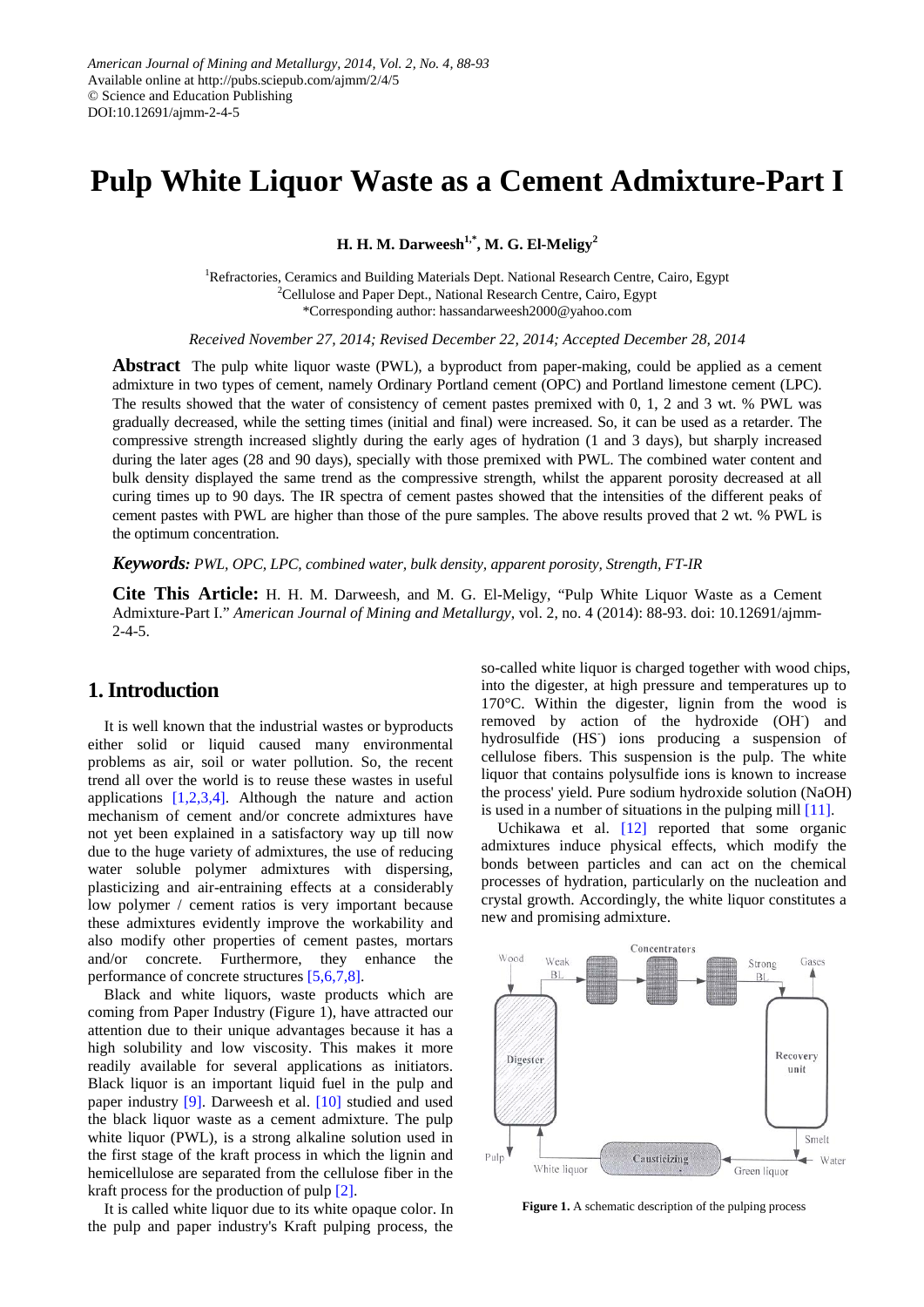Generally, the cement admixtures are used in minor quantities as water-soluble polymers, liquid resins and monomers to confer some beneficial effects as reduction of water requirements, improving workability, control setting, accelerating hardening, improving strength, better durability, desirable appearance and volume changes [\[13,14,15,16\].](#page-5-1) The traditional water-soluble admixtures employed as cement modifiers are cellulose derivatives including methyl cellulose, carboxymethyl cellulose and hydroxyethyl cellulose, polyvinyl alcohol, polyethylene oxide, polyacrylamide, etc. [\[15\]](#page-5-2) The wide achievements of cement admixtures converted our attention to look for new suitable admixtures for cement which is the main objective of the study [\[17,18\].](#page-5-3) So, the main objective of the current paper is to study the effect of pulp black liquor, a byproduct from the pulp production industry, on the physico-mechanical properties and microstructure of OPC and PLC cements.

# **2. Experimental**

#### **2.1. Raw Materials**

A waste of pulp white liquor (PWL) from paper industry was provided by Paper Factory, Alexandria, Egypt. The Ordinary Portland cement (OPC) and Limestone Portland cement (LPC) with blaine surface areas of 3300 and 3100  $\text{cm}^2/\text{g}$  were delivered from Helwan and Tourah Cement Companies, Egypt, respectively. The white liquor is mainly composed of NaOH and  $Na<sub>2</sub>S$  in water. These are the active component in Kraft pulping [\[2\].](#page-4-4) It contains also minor amounts of sodium carbonate,  $Na<sub>2</sub>CO<sub>3</sub>$ ; sodium sulfate,  $Na<sub>2</sub>SO<sub>4</sub>$ ; [sodium thiosulfate,](http://en.wikipedia.org/wiki/Sodium_thiosulfate)  $Na<sub>2</sub>S<sub>2</sub>O<sub>3</sub>$ ; sodium chloride, [NaCl,](http://en.wikipedia.org/wiki/Sodium_chloride) calcium carbonate,  $CaCO<sub>3</sub>$  and other salts as well as nonprocess elements. These additional components are considered inert in the Kraft process, except sodium carbonate that contributes to a lesser extent. The composition of typical white liquor is 3 M NaOH, 0.7 M  $Na<sub>2</sub>S$  and 0.25 M  $Na<sub>2</sub>CO<sub>3</sub>$  as shown in [Table 1,](#page-1-0) while [Table 2](#page-1-1) shows the elemental analysis of the OPC and PLC cements.

<span id="page-1-0"></span>

| Table 1. the composition of a typical white liquor |      |                   |                                 |  |  |  |  |  |  |  |
|----------------------------------------------------|------|-------------------|---------------------------------|--|--|--|--|--|--|--|
| Oxides Materials                                   | NaOH | Na <sub>2</sub> S | Na <sub>2</sub> CO <sub>3</sub> |  |  |  |  |  |  |  |
| PWL M                                              |      | 0.7               | 0.25                            |  |  |  |  |  |  |  |

**Table 2. The Chemical composition of the OPC and LPC cements, wt. %**

<span id="page-1-1"></span>

| Table 2. The Chemical composition of the OFC and LFC centents, wt. 70 $\,$               |       |                  |              |                                |       |            |                   |                  |                 |                  |
|------------------------------------------------------------------------------------------|-------|------------------|--------------|--------------------------------|-------|------------|-------------------|------------------|-----------------|------------------|
| B. S. A $cm^2/g$                                                                         | L.O.I | SiO <sub>2</sub> | Al2O3        | Fe <sub>2</sub> O <sub>3</sub> | CaO   | MgO        | Na <sub>2</sub> O | K <sub>2</sub> O | SO <sub>3</sub> | Oxides Materials |
| 3300                                                                                     | 2.64  | 2.64             | 5 つち<br>ل⊾ ک | 3.38                           | 63.13 | $\epsilon$ | 0.55              |                  | 2.54            | OPC              |
| 3100                                                                                     | 6.44  | 16.10            | 4.03         | 3.80                           | 60.10 | .24        | 0.65              | 0.26             | . 44            | LPC              |
| Where, Cs: Compressive strength (MPa), L: load (KN),<br>$\sim$ $\sim$ $\sim$<br>.<br>. . |       |                  |              |                                |       |            |                   |                  |                 |                  |

#### **2.2. Preparation and Methods**

The PWL was dissolved in the mixing water with the dosage of 0, 1, 2 and 3 wt % and then added to OPC and LPC cements. The pastes were moulded into one inch cubic stainless steel moulds  $(2.5 \times 2.5 \times 2.5 \text{ cm}^3)$ , vibrated manually for two minutes and on a mechanical vibrator for another two minutes. The surfaces of pastes were smoothed with a spatula and then were kept inside a humidity cabinet for 24 hrs at 23  $\pm$ 1°C and 100% R.H, demoulded and soon cured under water till thehe time of testing for bulk density, apparent porosity and compressive strength after 1, 3, 7, 28 and 90 days. The samples were denoted as  $P_0$ ,  $P_1$ ,  $P_2$ ,  $P_3$  for OPC and L0  $L_0$ ,  $L_1$ ,  $L_2$ ,  $L_3$  for LPC.

The standard water of consistency (or mixing water) as well as setting times (initial and final) of the prepared cement pastes were directly determined by Vicat Apparatus [\[19,20\].](#page-5-4) The bulk density and apparent porosity [\[1\]](#page-4-0) of the hardened cement pastes were calculated from the following equations:

$$
B. D, (g / cm3) = W1 / (W1 - W2) \times 1
$$
 (1)

A. P, % = 
$$
(W_1 - W_3) / (W_1 - W_2) \times 100
$$
 (2)

Where, B.D, A.P,  $W_1$ ,  $W_2$  and  $W_3$  are the bulk density, apparent porosity, saturated, suspended and dry weights, respectively.

The compressive strengt[h \[21\]](#page-5-5) was measured by using a hydraulic testing machine of the Type LPM 600 M1 SEIDNER (Germany) having a full capacity of 600 KN and the loading was applied perpendicular to the direction of the upper surface of the cubes as follows:

$$
Cs = L / SaKN / m^2 x 102 / 10.2 \tag{3}
$$

Sa: surface area  $\overline{(cm^2)}$ .

The chemically-combined water content at each hydration age was also determined on the basis of ignition loss [\[1,22\]](#page-4-0) as follows:

$$
Wn, \% = W1 - W2 / W2 \times 100 \tag{4}
$$

Where, Wn, W1 and W2 are combined water content, weight of sample before and after ignition, respectively.

#### **2.3. Phase Composition**

The phase compositions of some selected samples were investigated using infrared spectroscopy (IR) and scanning electron microscopy (SEM). The IR spectra were performed by Pye-Unicum SP-1100 in the range of 4000-  $400 \text{ cm}^{-1}$ .

# **3. Results & Discussion**

#### **3.1. Water of Consistency and Setting Times**

The water of consistency and setting times (initial and final) of OPC and LPC cements premixed with 0, 1, 2 and 3 wt. % PWL waste are plotted in Figure 2. Generally, the water of consistency gradually increased with PWL concentration up to 3 wt. % in both types of cements. Furthermore, the increase of water of consistency by using the same concentrations of PWL with LPC was slightly more than that with OPC. The 3 wt. % PWL waste increased the water of consistency from 28 to 31.67 wt. % with OPC and from 28.5 to 32.45 wt. % with LPC. So, the water of consistency was increased by 1.68-13.12 wt. % with OPC and by 4.11-13.85 wt. % with LPC compared with those of their blanks.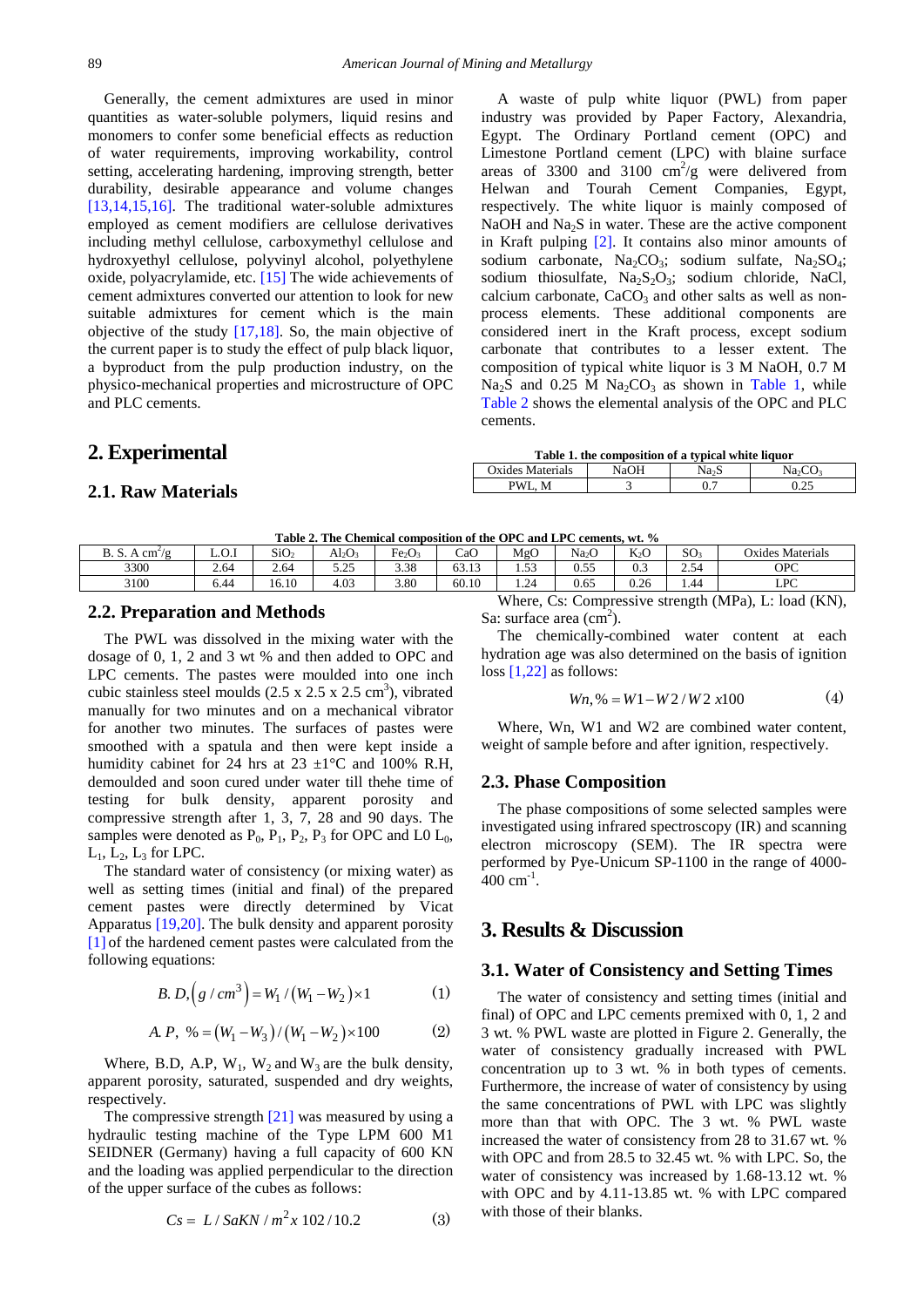

**Figure 2.** Water of consistency and setting times of the OPC and PLC cement pastes premixed with 0, 1, 2 and 3 wt. % PWL waste

On the other hand, both initial and final setting times with OPC or LPC pastes premixed with the PWL waste were gradually decreased. The 3 wt. % PWL waste decreased the initial and final setting times from 140 to 119 min. and from 255 to 231 min. with OPC, but from 148 to 128 min. and from 266 to 148 min. with LPC, respectively. Accordingly, it is clear that the setting times were faster with OPC than with LPC. Hence, it could be concluded that the PBL liquor waste can be used as a retarder for cement pastes [\[1,2,3,4\].](#page-4-0)

#### **3.2. Bulk Density and Apparent Porosity**



**Figure 3.** Bulk density of the OPC and PLCcement pastes premixed with 0, 1, 2 and 3 wt. % PWL waste cured up to 90 days

Figure 3 and Figure 4 show the bulk density and apparent porosity of the OPC and LPC cement pastes premixed with 0, 1, 2 and 3 wt. % PWL liquor waste, respectively. The bulk density was gradually increased with curing time, while the apparent porosity decreased. This is mainly attributed to the gradual and continual deposition of the formed hydration products in the pore system of the hardened cement pastes [\[1,14\].](#page-4-0) Moreover, the bulk density was further increased with PWL concentration up to 2 wt. % and be stable at 3%, whereas the apparent porosity decreased. This may be due to the

activation of cement phases by the presence of NaOH in the waste liquor and subsequently the amount of hydration products were increased when compared with those of the blanks [\[2\].](#page-4-4) With further increase in PWL concentration as with 3 wt. %, both bulk density and apparent porosity were almost the same. Thereby, the 3 wt. % PWL concentration is not more effective than 2 wt. % and hence it must be avoided  $[2,3,4,5]$ .



**Figure 4.** Apparent porosity of the OPC and PLC pastes premixed with 0, 1, 2 and 3 wt. % PWL waste cured up to 90 days

#### **3.3. Combined Water Contents**



**Figure 5.** Combined water content of OPC and PLC pastes premixed with 0, 1, 2 and 3 % PWL waste cured up to 90 days

The combined water contents of the OPC and LPC cement pastes premixed with 0, 1, 2 and 3 wt. % PWL waste liquor are shown in Figure 5. The combined water contents of all cement pastes were increased with curing time up to 90 days. This was essentially attributed to the gradual and continuous formation of hydration products resulting from the hydration of the main phases of cement, particularly C<sub>3</sub>S and β-C<sub>2</sub>S [\[1,16\].](#page-4-0) The combined water contents increased gradually by the incorporation of PWL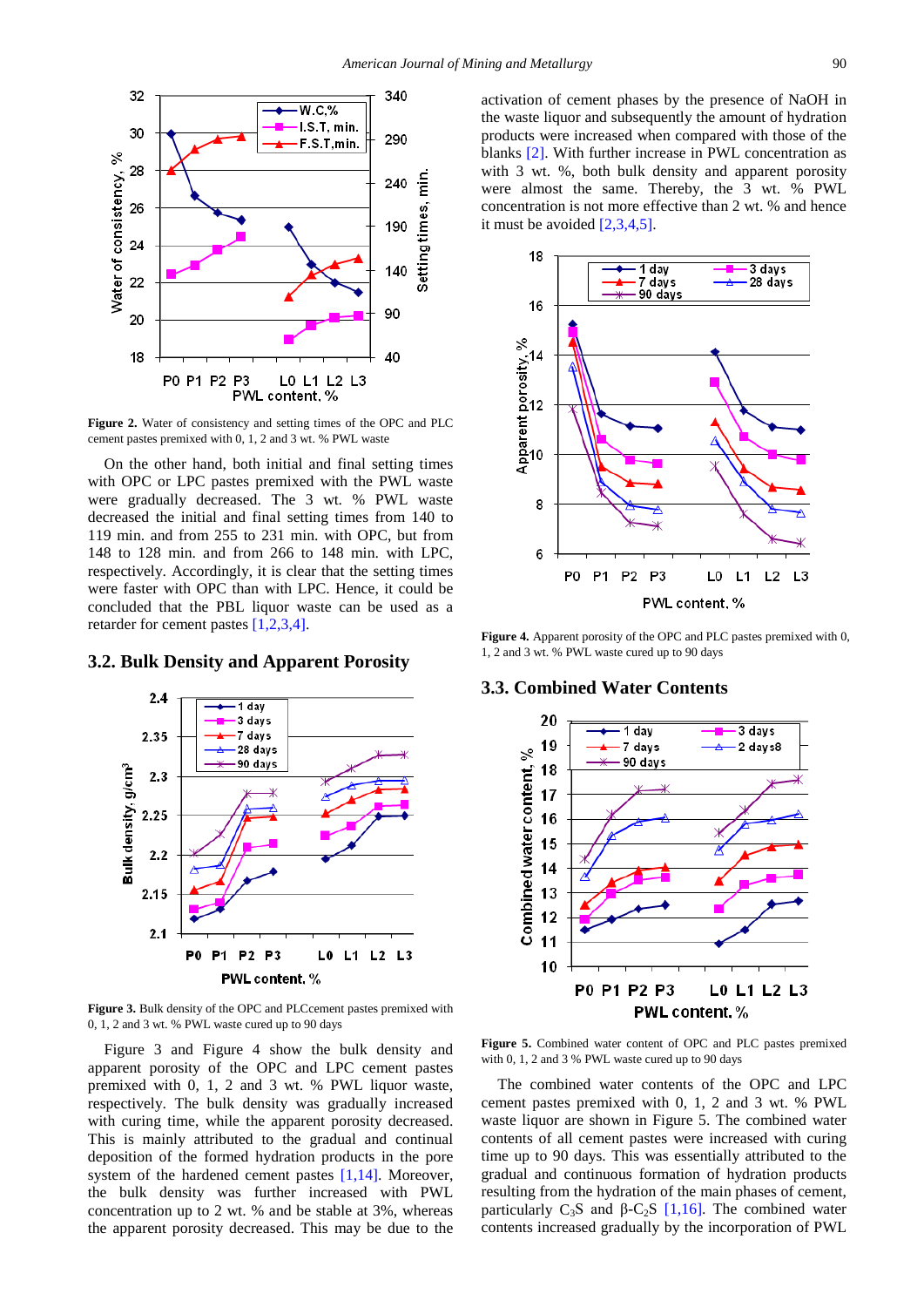liquor up to 2 wt. % with both OPC and LPC and then tended to be stable with 3 wt. % in case of Bulk and apparent porosity  $[1,15,23]$ . The combined water contents of cement pastes with LPC are slightly higher than with OPC. This may be due to that the active group in PWL waste (-OH) is more effective with LPC than with OPC pastes [\[2\].](#page-4-4) Because the 3 wt. % PWL is not more effective than 2 wt. %, it is not desirable. Also, the PWL waste displayed the same trend with both types of cements at all curing times, but slightly more with LPC pastes [\[2,14\].](#page-4-4)

#### **3.4. Compressive Strength**

The compressive strength of OPC and LPC cement pastes premixed with 0, 1, 2 and 3 wt. % of PWL waste liquor is shown in Figure 6. The compressive strength of the hardened cement pastes was generally increased with curing time up to 90 days. This is mainly attributed to the continual formation of hydration products which deposited into the pore structure of the cement pastes. So, the apparent porosity decreased gradually and the compactness of samples improved. Hence, the bulk density increased and this was positively reflected on the compressive strength  $[1,16,24]$ . The decrease of the apparent porosity and increase of the bulk density resulted from further increase of the hydration products [\[4,5,23\].](#page-4-6)



**Figure 6.** Compressive strength of OPC and PLC pastes premixed with 0. 1, 2 and 3 wt. % PWL waste cured up to 90 days

The higher compressive strength for both types of cement (OPC and LPC) compared with those of blank by increasing the PWL concentration up to 2 wt.% is mainly due to the high activation effect of the  $-OH^-$  group present in the PWL particularly at later ages of hydration (28 and 90 days).

The addition of PWL waste to cement led to the formation of electrostatic repulsive forces between cement particles negatively charged by the adsorption of the liquor waste onto the cement surface which reduces the interparticle attraction between the cement particles leading to prevent the flocculation or agglomeration of cement. Accordingly a well-dispersed system is obtained [\[24,25,26\].](#page-5-6) Hence, the slight increase of w/c ratio and the dispersing effects (Figure 7) due to PWL waste addition helped to a large extent to improve and enhance the

compressive strength [\[1,26,27\].](#page-4-0) With 3 wt. % PWL waste, the compressive strength was not affected and therefore the optimum concentration is 2 wt. %. Consequently, the higher concentration is unnecessary. Figure 8 demonstrates the dissociation and orientation of the admixture particles as soon as its addition to the mixing water while Figure 9 shows the adsorption of the admixture particles on the cement grains and its rearrangement to achieve the equilibrium.



**Figure 7.** Dispersibility effect of admixtures, (A): In absence of admixture, (B): In presence of admixture)



**Figure 8.** Surface reactivity and surfactant behaviour



**Figure 9.** (a) Representation of an admixture molecule and (b) Mode of adsorption of admixture on cement grain

Also, the compressive strength values of OPC and LPC cement pastes are higher with the incorporation of PWL waste, where it is little more with LPC pastes than with OPC pastes. Therefore, the activation effect of the PWL liquor increased the rate of hydration which enhanced the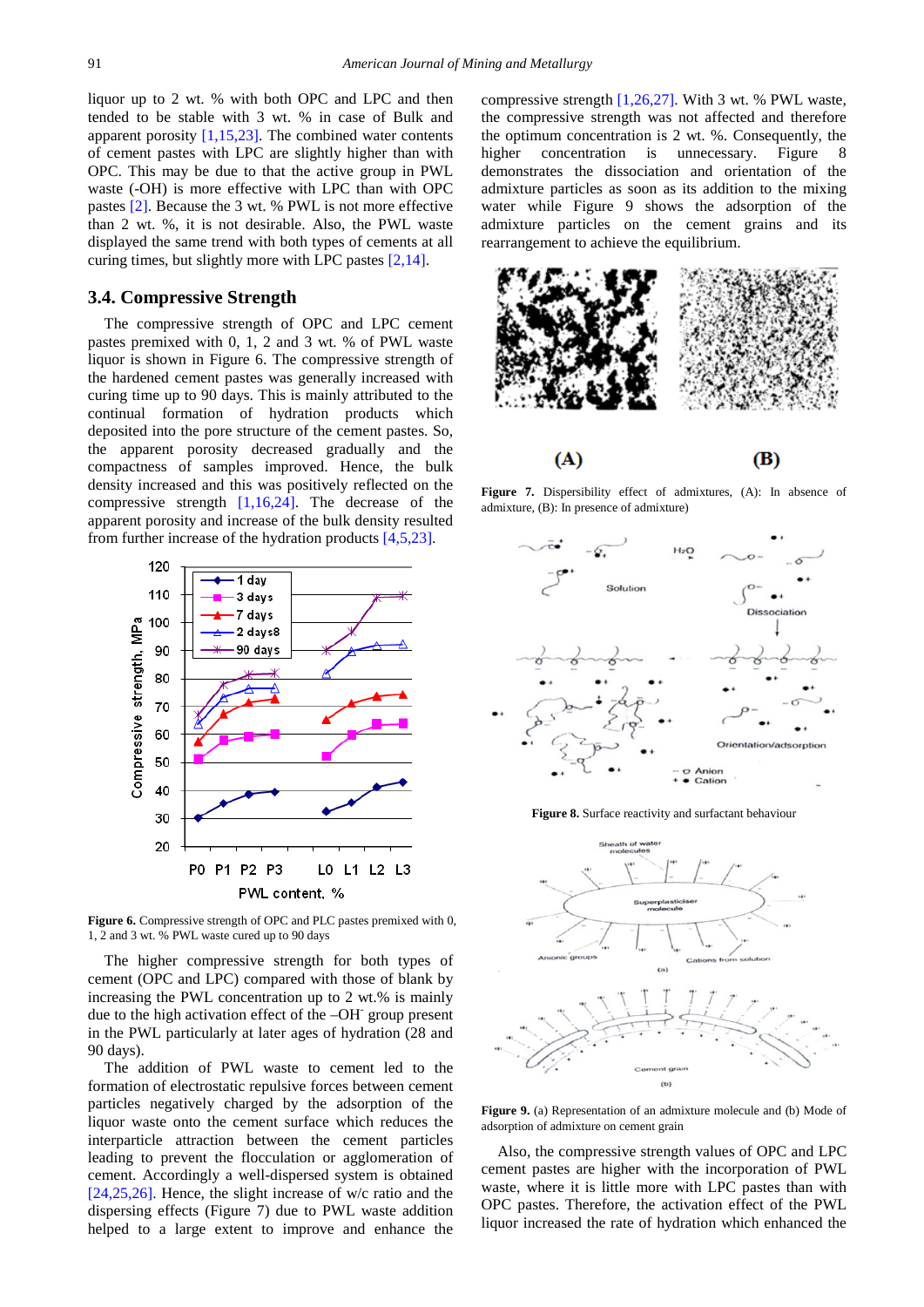cementing properties of the hardened cement pastes. This often has a positive action on the mechanical properties. It could then be recommended that the higher concentration of PWL waste  $(> 2 \text{ wt. } % )$  is unfavorable with both types of cement. It is worth mentioning that the same trend achieved by using PWL waste was also achieved in a previous study [\[10\]](#page-4-3) using the same concentration of black liquor waste (PBL) but with lower values, i.e. the PWL waste is more effective with both types of cements than PBL one.

## **3.5. IR Spectra**



**Figure 10.** The FTIR spectra of OPC pastes cured up to 90 days (a), premixed with 1 wt. % PWL (b), 2 wt. % PWL (c) and 3 wt. % PWL (d)



**Figure 11.** The FTIR spectra of LPC pastes cured up to 90 days (a), premixed with 1 % PWL (b), 2 wt. % PWL (c) and 3 wt. % PWL (d)

The FIR spectra of OPC (A-D) and LPC (E-H) cement pastes premixed with 0, 1, 2 and 3 wt. % of PWL waste are shown in Figure 10 and Figure 11, respectively. The sharp absorption band at  $3644-3641$  cm<sup>-1</sup> is related to the free OH<sup>-</sup> group coordinated to  $Ca^{+2}$ , i.e. Ca (OH)<sub>2</sub> or free lime. The intensity of the broad absorption band at 3450-  $3425$  cm<sup>-1</sup>, which was ascribed to the OH group associated to  $H^+$  bond that related to the symmetrical stretching frequency of water, increased in presence of PWL liquor. The two absorption bands at 2960 and 2860  $cm<sup>-1</sup>$  are due to -CH<sub>2</sub> and -CH<sub>3</sub> from the residual organic mixture. The two absorption bands at  $1645-1640$  cm<sup>-1</sup> and 1430-1422  $cm^{-1}$  are related to the main silicate band involving Si-O stretching vibration bands of CSH, while the band at  $1122-1112$  cm<sup>-1</sup> may be due to CAH. The intensity of the two absorption bands at  $990-980$  cm<sup>-1</sup> and

874 cm<sup>-1</sup> characterizing  $CO_3^{-2}$  and  $SO_4^{-2}$  is irregular due to the rate of carbonation or sulphonation of CSH and /or CAH, respectively where the vibrations of  $CO<sub>3</sub><sup>-2</sup>$  are smaller than those of  $SO_4^2$ . Also, the intensity of the absorption bands of Si-O, CAH,  $CO_3^2$  and  $SO_4^2$  are slightly higher with PWL waste cement pastes. The intensities of the main characteristic peaks were slightly improved with LPC than with OPC pastes.

## **4. Conclusion**

The PWL liquor activates the cement phases and improves the rate of hydration. The incorporation of PWL waste with OPC and/or LPC pastes enhances the w/c ratio for LPC more than OPC cement pastes and increases the setting times (initial and final). So, it can be used as a retarder. The combined water contents, bulk density and apparent porosity at all curing ages of hydration are improved and gradually increased. As a result, the compressive strength was increased, particularly at later stages of hydration (28 and 90 days). No new phases are detected by IR, but only increased intensities for the formed hydrates was observed by the addition of PWL waste than those of the blanks. The optimum PWL concentration is 2 % because the higher concentration (3 wt. %) has little or no further effect on all cement properties than 2 wt. %. The IR analysis showed the highly modified crystals of hydrates in presence of PWL. Moreover, the presence of PWL eventually has preferential efficiency with LPC pastes than with OPC pastes.

# **References**

- <span id="page-4-0"></span>[1] Hewlett, P. C. "Lea's Chemistry of Cement and Concrete"; 4<sup>th</sup> Edn.; John Wiley & Sons Inc, New York, 1998.
- <span id="page-4-4"></span>[2] Johan, G. and Fogelham, C. J. "Papermaking Sciences and Technology, 6A Chemical pulping", Finland, Tappi Press, ISBN 952-5216-06-3, 2000, 41-42.
- [3] Darweesh, H. H. "Effect of the combination of some pozzolanic wastes on the properties of Portland cement pastes" iiC L'industria italiana del Cemento, Italy, 808, 2005, 298-311.
- <span id="page-4-6"></span>[4] El-Didamony, H.; Darweesh, H. H. and Mostafa, R. A. "Characteristics of pozzolanic cement pastes Part I: Physicomechanical properties" Sil. Ind. (Cer. Sci. & Techn.), Belgium, 73, Nr. 11-12, 2008, 193-200.
- <span id="page-4-1"></span>[5] Darweesh, H. M. H. "Alkali-activation of slag-rich cement pastes with sodium hydroxide", iiC l'industria italiana del Cemento, 826, 12, 2006, 992-1007.
- [6] Darweesh, H. H. M. "Preparation of Ca-lignosulfonte from waste liquor and its application as cement dispersant", J. Chemistry and Materials Research (JCMR), Vol., 1, No. 2, 2014, 28 -34.
- [7] Ayoub, M. M. H.; Nasr, H. E. and Darweesh, H. H. M. "Synthesis, characterization and cement application of vinyl acetate water soluble graft polymers", Polymer-Plastics Techn. and Eng. USA, 44, 2, 2005, 305-319.
- [8] Ayoub, M. M. H.; Darweesh, H. H. M. and Negm, S. M. "Utilization of hydrophilic copolymers as superplastisizers for cement pastes", Cemento Hormigon, 919, 2007, 4-15.
- <span id="page-4-2"></span>[9] Adams, T. N. and Fredrick, W. J. "Kraft Recovery Boiler Physical and Chemical Processes", Amer. Paper Institute (1988).
- <span id="page-4-3"></span>[10] Darweesh, H. H.; Abdel-Kader, A.H. and El-Meligy, M.G. "Utilization of pulp black liquor waste as a cement admixture", Intern. Journ. Basic and Applied Sciences, 2, 3, 2013, 230-238.
- <span id="page-4-5"></span>[11] Behm, M. and Simonsson, D. "Electrochemical production of polysulfide and sodium hydroxide from white liquor Part I: Experiments with rotating disc and ring-disc electrodes", Applied Electrochemistry, 27 (1997) 507-518.